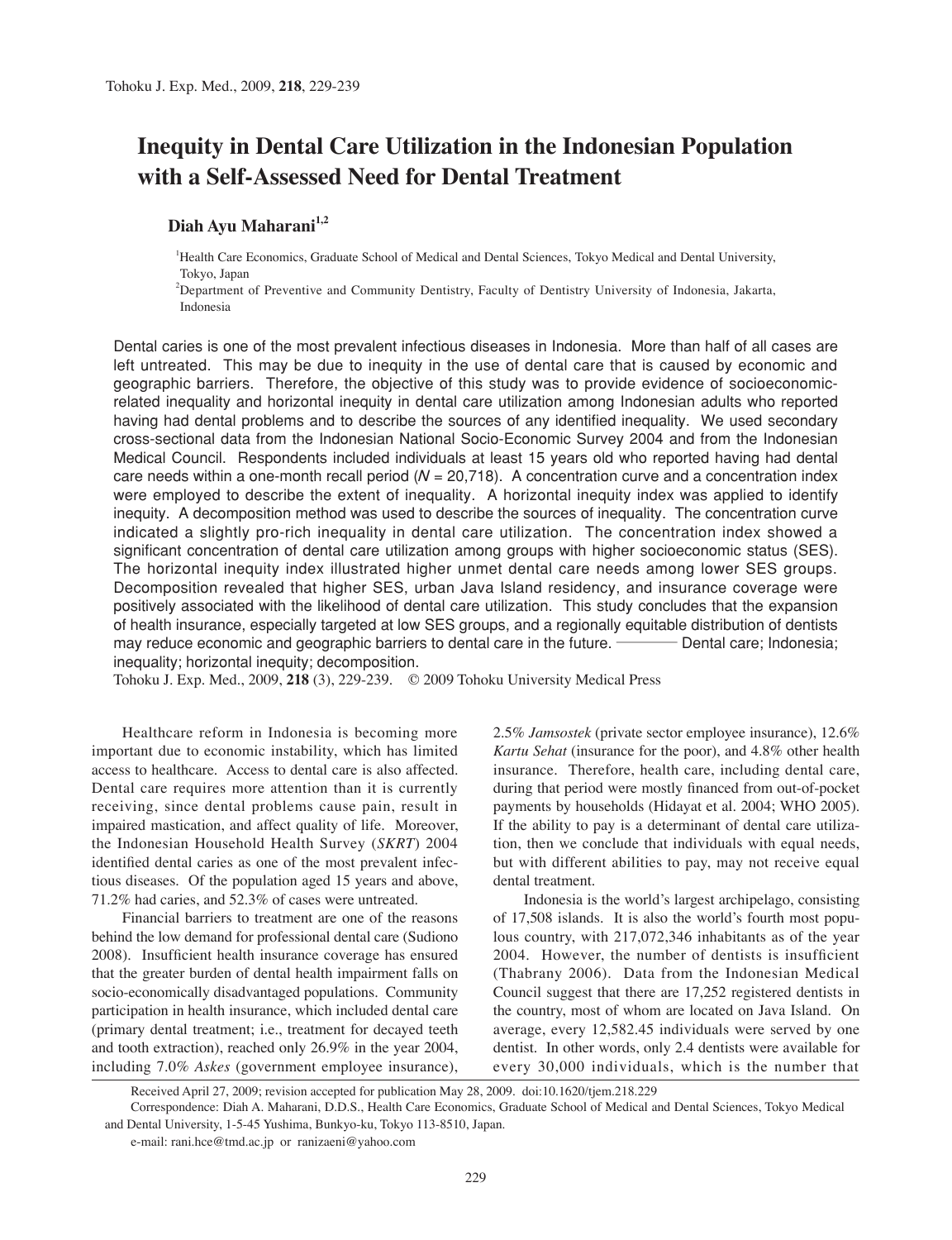Indonesian community health centers were to provide care for (Kristiansen and Santoso 2006). In addition to the shortage of dentists, we note that most low-income populations are situated in rural areas. These conditions might increase disparities in access to dental care among different socioeconomic status (SES) groups. Considering these economic and geographic facts, we might ask whether government dental health policy has achieved equity in dental care utilization to date.

The concept of inequity is understood in terms of unnecessary and avoidable differences, conveying a sense of unfairness and unjustness (Whitehead 1992). In addition, equity involves care being delivered based on need and requires that people in equal need of care be treated equally, irrespective of characteristics such as income and residence. In short, the term "inequity" has a moral and ethical dimension. On the other hand, the term inequality is dimensional and simply refers to the measurable quantity of differences and variations, without implying any moral judgments (Kawachi et al. 2002). Equality is merely the situation under which everyone receives the same amount of care (Braveman 2006).

The principle of health equity in Indonesia has been expressed in terms of its political philosophy. Increasing access for citizens to health services, including dental care in a manner irrespective of socio-economic status is one of the primary targets of the Indonesian Ministry of Health (*MOH*) (Thabrany 2006). In addition, citizens' basic healthcare rights were specified in the amendments of 2000 and 2002 to the Indonesian 1945 Constitution to include the establishment of a national social security system and the provision of basic healthcare to all citizens (WHO 2005). Based on the above legal reforms, the government's task has been more clearly defined: to make healthcare a priority in the country's development and to provide healthcare equally to every citizen. However, it is difficult to make this policy operational without a clear picture of dental healthcare utilization. Moreover, our literature review found few recently published studies that described a high need for dental care in Indonesia (Morgan et al. 1992; Sudiono 2008). Therefore, the objective of this study was to provide evidence of socioeconomic-related inequality and horizontal inequity in dental care utilization among Indonesian adults who reported having had dental problems and to describe the sources of any identified inequality. The sources will be decomposed not only economically but also geographically.

#### **Data and Methods**

This study used secondary cross-sectional data from the Indonesian National Socio-Economic Survey (*Susenas*) 2004 and the Indonesian Medical Council. *Susenas* is a nationally representative survey that is carried out annually by the Indonesian National Board of Statistics (BPS). It uses cluster sampling, sorted geographically by province, and it includes demographics, living standards data and data on actual dental care utilization. The total sample size of *Susenas* in 2004 was 1,052,091 individuals of all ages, covering 257,906 households in 30 provinces (BPS 2002). The Indonesian Medical Council records data on the number of dentists in each province in Indonesia. This study included only individuals aged 15 years and older who reported having had dental problems within a one-month recall period. After data cleaning, the number of adult respondents was 730,832, excluding children aged less than 15 years. Out of those, the number of adult respondents who reported having had dental problems was 20,718; those individuals were the subjects of this study, with the assumption that their dental problems had impacted daily living. Therefore, they should be prioritized for dental care regardless of their SES. The data were weighted to ensure that the sample was representative of the Indonesian adult population by adjusting for the complex sample design of the *Susenas.* All of our statistical analyses were performed using Stata version 9. We used suitable commands to account for the sampling weights and the complex survey data. A significance level of 0.05 was used throughout to denote statistical significance. BPS and the Indonesian Medical Council approved the analysis of their data in the context of this study.

In developing countries such as Indonesia, formal employment is less common. Many households have multiple and continually changing sources of income, and while consumption continues over time, income is only received intermittently. This study used total household consumption to measure the standard of living and to rank and categorize individuals into quintiles, ranging from the poorest (1st quintile) to the richest (5th quintile). It is expected that household consumption should ideally be more directly related to the standard of living. To adjust for size and age structures of households, total household consumption was divided by the adult-equivalence scale. Consistent with previous studies (Deaton 1997; Somkotra and Detsomboonrat 2008), it was defined as  $e_h = (A_h + \alpha K_h)^\theta$ , where  $A_h$  is the number of adults in household  $h$  and  $K_h$  is the number of children (0-14 years). Children typically consume less than adults, so counting children as adults may overestimate the living standards of households with children. For developing countries such as Indonesia, empirical studies recommend that a child aged under 15 should be modeled as costing roughly half of what an adult costs ( $\alpha$  = 0.5) (O'Donnell et al. 2007; Yiengprugsawan et al. 2007). In addition, household members can share certain types of goods and services, making these consumables cheaper in households of two or more persons than in one-person households. Therefore, based on previous studies, the household economy of scale  $(\theta)$  was estimated to equal 0.75 for any household with more than one member (Deaton 1997; O'Donnell et al. 2007; Yiengprugsawan et al. 2007).

 The methods used in this study were conceptually identical to those proposed in previous studies (Goddard and Smith 2001; Wagstaff et al. 2003; Van Doorslaer and Jones 2003; Lu et al. 2007; O'Donnell et al. 2007). The concentration curve was used to describe inequality, and the concentration index (*C*) was used to measure relative inequality in dental care utilization as related to living standards. For weighted data, *C* can be conveniently computed as (Lu et al. 2007; Van Doorslaer et al. 2008):

$$
\frac{2\sigma^2_{R}}{\bar{y}_i} \quad y_i = \alpha + \gamma R_i + \varepsilon_i \tag{Eq. 1}
$$

Actual dental care utilization is denoted by  $y_i$ , and  $\bar{y_i}$  is its weighted mean. In our study, *yi* was binary, indicating whether a respondent had actually received dental care within a one-month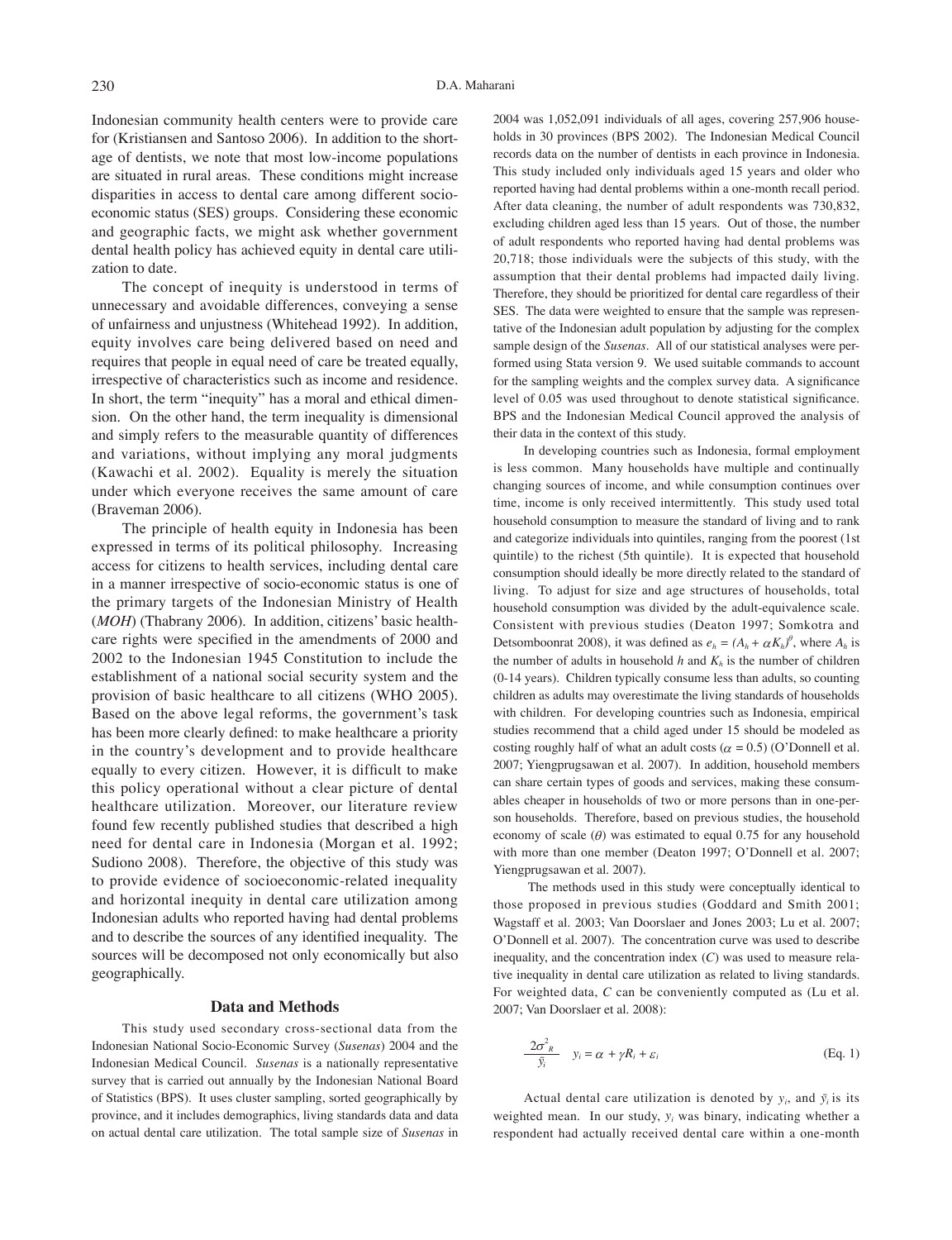recall period.  $R_i$  is the weighted relative fractional rank of the *i*th individual in the living standard distribution.  $R_i = i/N$ , with  $i = 1$  for the poorest and  $i = N$  for the richest. *N* is the sample size.  $\sigma_R^2$  is the weighted variance of *Ri*. The ordinary least square (OLS) estimate of  $\gamma$  is equal to the *C* associated with actual dental care utilization ( $C_M$ ).

In addition, to determine how the actual distribution of dental care utilization matched the distribution of need for dental care, we assessed the horizontal inequity index (*HI*). In our study, *HI* was in fact used as the yardstick for assessing inequity in dental care utilization in Indonesia. To compute *HI*, we employed a two-step approach (Nguyen and Häkkinen 2004). In the first step, we predicted the expected need for dental care utilization  $(\hat{y}_i)$  based on actual dental care utilization  $(y_i)$ . The value of  $\hat{y}_i$  was obtained by regressing  $y_i$  on a set of need and non-need determinants  $(x_k)$ . These determinants w ere selected based on previous empirical analysis of dental care utilization (Nguyen and Häkkinen 2004; Somkotra and Detsomboonrat 2008). Variables such as age and gender were used as proxies for need (O'Donnell et al. 2007). Indirect standardization using a nonlinear logistic regression was applied to standardize dental care needs  $(\hat{y}_i^B)$ . The aim of standardization was to determine what the distribution of dental care utilization would look like in the absence of differences in the distribution of certain standardized need determinants, here age and gender (Van Doorslaer et al. 2000; Ohkusa and Honda 2003; Somkotra and Detsomboonrat 2008). The age and gender combination used can be seen in Table 1. The non-need determinants are defined as other explanatory variables that correlate with dental care utilization (Somkotra and Detsomboonrat 2008). Based on Indonesia's demographic characteristics and guidance from other empirical work (Nguyen and Häkkinen 2004), several non-need variables were included: (1) living standards in quintiles; (2) educational attainment, distinguished by no formal education, primary, secondary and higher education; (3) work status, categorized as agriculture/fishery, selfemployed, employee, and other; (4) health insurance entitlement in Indonesia, which is composed of *Askes* (government employees), *Jamsostek* (private sector employees), *Kartu Sehat* (insurance for the poor), other insurance, and uninsured; (5) marital status, distinguished as not married, married, and divorced/widowed; (6) area of residence, categorized as outside Java Island rural, outside Java urban, in Java rural, and in Java urban; (7) and dentist availability, categorized as less or more than 1 dentist available per 30,000 persons.

After the estimates had been obtained, the marginal effects of dental care utilization evaluated at the mean of each determinant  $k(\beta_k^m)$  were generated to deal with discrete changes in the context of the non-linear regression of dental care utilization, which codifies the change in predicted probability associated with a one-unit change in the explanatory variable. Then, *C* of need-expected dental care utilization  $(C_N)$  was computed by running Eq.1 using  $\hat{y}_i$  and its mean, which represents the predicted average amount of dental care that an individual would have received if he or she had been treated the same as others who fall within the same age and gender groups. In the second step, *HI* was obtained by subtracting  $C_N$  from  $C_M$ :

$$
HI = C_M - C_N \tag{Eq. 2}
$$

The *HI* is defined as the difference between the distributions of actual and estimated need-expected dental care utilization. Thus, it can be regarded as the indicator of horizontal equity in the context of providing equal treatment to those with the same need for care, even though it is merely a numerical value. A positive (negative) value for *HI* indicates horizontal inequity in favor of the higher (lower) SES groups, and zero indicates horizontal equity, where dental care is proportionally distributed across SES groups (Schneider and Hanson 2006).

Furthermore, this study aimed to explain why inequality in dental care utilization exists between SES groups. The decomposition method reveals to what extent inequality in dental care can be explained, for example, by inequality in insurance coverage rather than by inequality in the availability of healthcare facilities. In an attempt to describe sources of inequality in dental care use, *C*, which is equal to  $C_M$  from Eq. 1, could also be expressed as the sum of the contributions from various determinants, represented by two main components (Wagstaff et al. 2003; Van Doorslaer et al. 2004b):

$$
C = \sum_{k} \eta_{k} C_{k} + G C \varepsilon / \bar{y}_{i}
$$
 (Eq. 3)

First, the explained component  $(\Sigma_k \eta_k C_k)$  is the sum of the contributions of both need and non-need determinants.  $\eta_k$  is the elasticity of dental care utilization with respect to each need and non-need determinant, which can be calculated by  $\eta_k = \beta_k^m \bar{x}_k / \bar{y}_i$ .  $\beta_k^m$  represents the marginal effects of dental care utilization on need and non-need determinants as mentioned above.  $\bar{x}_k$  is the mean of each determinant  $k$ .  $C_k$  is the *C* for each determinant *k*, which is calculated by using Eq. 1, replacing  $y_i$  with  $x_k$  and  $\bar{y}_i$  with  $\bar{x}_k$ . If the contributions of an explanatory variable carry a negative (positive) sign, this means that the variable has the effect of reducing (increasing) inequality, favoring the lower (higher) SES groups. Second, the residual component that cannot be explained by systematic variation is represented by the latter component of Eq. 3 ( $GC_{\mathcal{E}}/\bar{v}_i$ ), which is equal to the difference between C and  $(\Sigma_k n_k C_k)$ . Of course, the contributions of each determinant to C are merely numerical estimates. However, they can be considered criteria of inequity by making a judgment as to whether or not differences in the determinants are unnecessary and avoidable, and whether or not they are considered unfair and unjust.

#### **Results**

Table 1 shows the descriptive statistics of all 730,832 adult respondents of *Susenas* and lists the parameters that pertain to the 20,718 subjects who reported self-assessed dental problems in the month preceding the interview. The results of the chi-square tests showed significant differences between the distributions of all adult respondents versus the group used in our analyses for all variables investigated. The distributions among our study subjects suggest associations between dental problems and relatively poorer living standards, lower educational attainment, unemployment, and enrollment in *Kartu Sehat*. It can be seen in the bivariate analysis that the proportion of dental care use was dominated by those in the richest quintile. Among the study subjects who reported using dental care, 41.4% were enrollees of *Askes* (government employee insurance), 38.6% in *Jamsostek* (private sector employee insurance), 34.2% in *Kartu Sehat* (insurance for the poor), and 24.3% were uninsured. The dental care utilization rates were 32.2% and 30.1% in urban and rural areas of Java Island, respectively, and 29.7% and 24.3% in the urban and rural areas of the other islands, respectively.

We plotted the cumulative percentage of dental care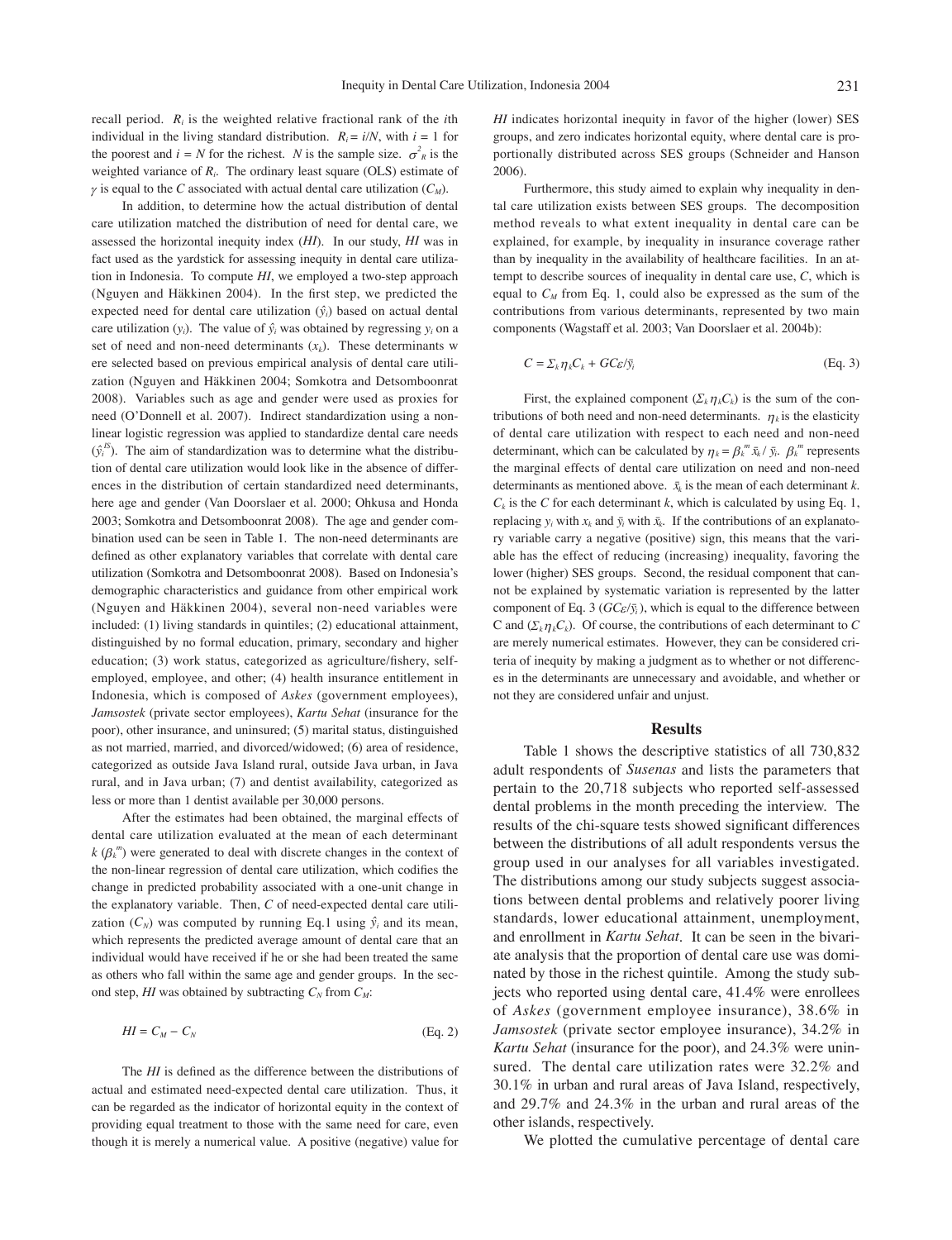|                                              | All adult respondents of Susenas<br>$(N = 730,832)$ |        | Subjects of study<br>$(N = 20,718)$ |        |  |
|----------------------------------------------|-----------------------------------------------------|--------|-------------------------------------|--------|--|
| Variables                                    | Number of<br>respondents                            | $(\%)$ | Number of<br>respondents            | $(\%)$ |  |
| Dental care utilization*                     |                                                     |        |                                     |        |  |
| Having dental care                           | 18,289                                              | (2.5)  | 7,155                               | (34.5) |  |
| Having no dental care                        | 712,543                                             | (97.5) | 13,563                              | (65.5) |  |
| Age and gender combined (years)*             |                                                     |        |                                     |        |  |
| Female aged 15-29                            | 141,750                                             | (19.4) | 3,903                               | (18.8) |  |
| Female aged 30-44                            | 119,383                                             | (16.3) | 3,887                               | (18.8) |  |
| Female aged 45-59                            | 67,410                                              | (9.2)  | 1,998                               | (9.6)  |  |
| Female aged 60 years and over                | 39,263                                              | (5.4)  | 827                                 | (4.0)  |  |
| Male aged 15-29                              | 139,475                                             | (19.1) | 3,105                               | (15.0) |  |
| Male aged 30-44                              | 116,083                                             | (15.9) | 3,522                               | (17.0) |  |
| Male aged 45-59                              | 71,158                                              | (9.7)  | 2,446                               | (11.8) |  |
| Male aged 60 years and over                  | 36,310                                              | (5.0)  | 1,030                               | (5.0)  |  |
| Living standard*                             |                                                     |        |                                     |        |  |
| 1st quintile (poorest)                       | 146,167                                             | (20.0) | 4,617                               | (22.3) |  |
| 2nd quintile                                 | 146,166                                             | (20.0) | 4,249                               | (20.5) |  |
| 3rd quintile                                 | 146,167                                             | (20.0) | 3,919                               | (18.9) |  |
| 4th quintile                                 | 146,167                                             | (20.0) | 4,048                               | (19.5) |  |
| 5th quintile (richest)                       | 146,165                                             | (20.0) | 3,885                               | (18.8) |  |
| Educational level attainment*                |                                                     |        |                                     |        |  |
| No formal education                          | 62,298                                              | (8.5)  | 1,845                               | (8.9)  |  |
| Primary                                      | 305,435                                             | (41.8) | 13,595                              | (65.6) |  |
| Secondary                                    | 317,715                                             | (43.5) | 4,321                               | (20.9) |  |
| Higher                                       | 45,384                                              | (6.2)  | 957                                 | (4.6)  |  |
| Working status*                              |                                                     |        |                                     |        |  |
| Agriculture/fishery                          | 106,663                                             | (14.6) | 3,130                               | (15.1) |  |
| Self-employed                                | 204,613                                             | (28.0) | 6,449                               | (31.1) |  |
| Employee                                     | 127,657                                             | (17.5) | 2,976                               | (14.4) |  |
| Other                                        | 291,899                                             | (39.9) | 8,163                               | (39.4) |  |
| Health insurance entitlement*                |                                                     |        |                                     |        |  |
| Askes (government employees)                 | 42,634                                              | (5.8)  | 1,260                               | (6.1)  |  |
| Jamsostek (private sector employees)         | 24,707                                              | (3.4)  | 603                                 | (2.9)  |  |
| Kartu Sehat (insurance for the poor)         | 72,488                                              | (9.9)  | 3,911                               | (18.9) |  |
| Other insurance                              | 7,522                                               | (1.0)  | 735                                 | (3.5)  |  |
| Uninsured                                    | 583,481                                             | (79.8) | 14,209                              | (68.6) |  |
| Marital status*                              |                                                     |        |                                     |        |  |
| Not married                                  | 198,472                                             | (27.2) | 4,574                               | (22.1) |  |
| Married                                      | 477,657                                             | (65.4) | 14,857                              | (71.7) |  |
| Divorced/Widowed                             | 54,703                                              | (7.5)  | 1,287                               | (6.2)  |  |
| Geographic characteristics (residence)*      |                                                     |        |                                     |        |  |
| Outside Java rural                           | 329,625                                             | (45.1) | 11,197                              | (54.0) |  |
| Outside Java urban                           | 150,428                                             | (20.6) | 3,682                               | (17.8) |  |
| In Java rural                                | 118,542                                             | (16.2) | 2,637                               | (12.7) |  |
| In Java urban                                | 132,237                                             | (18.1) | 3,202                               | (15.5) |  |
| Dentist availability*                        |                                                     |        |                                     |        |  |
| > 1 dentist per Puskesmas (30000 prs)        | 559,302                                             | (76.5) | 13,464                              | (65.0) |  |
| < 1 dentist per <i>Puskesmas</i> (30000 prs) | 171,530                                             | (23.5) | 7,254                               | (35.0) |  |

Table 1. Descriptive statistics of all adult respondents of *Susenas* 2004 compared to the subjects of study.

"All adult respondents" includes both those who reported having had dental problems and those who did not.

"Subjects of study" include only those who reported having had dental problems.

\**p*-value <  $0.05$ ,  $\chi^2$  test between all adult respondents and subjects of study.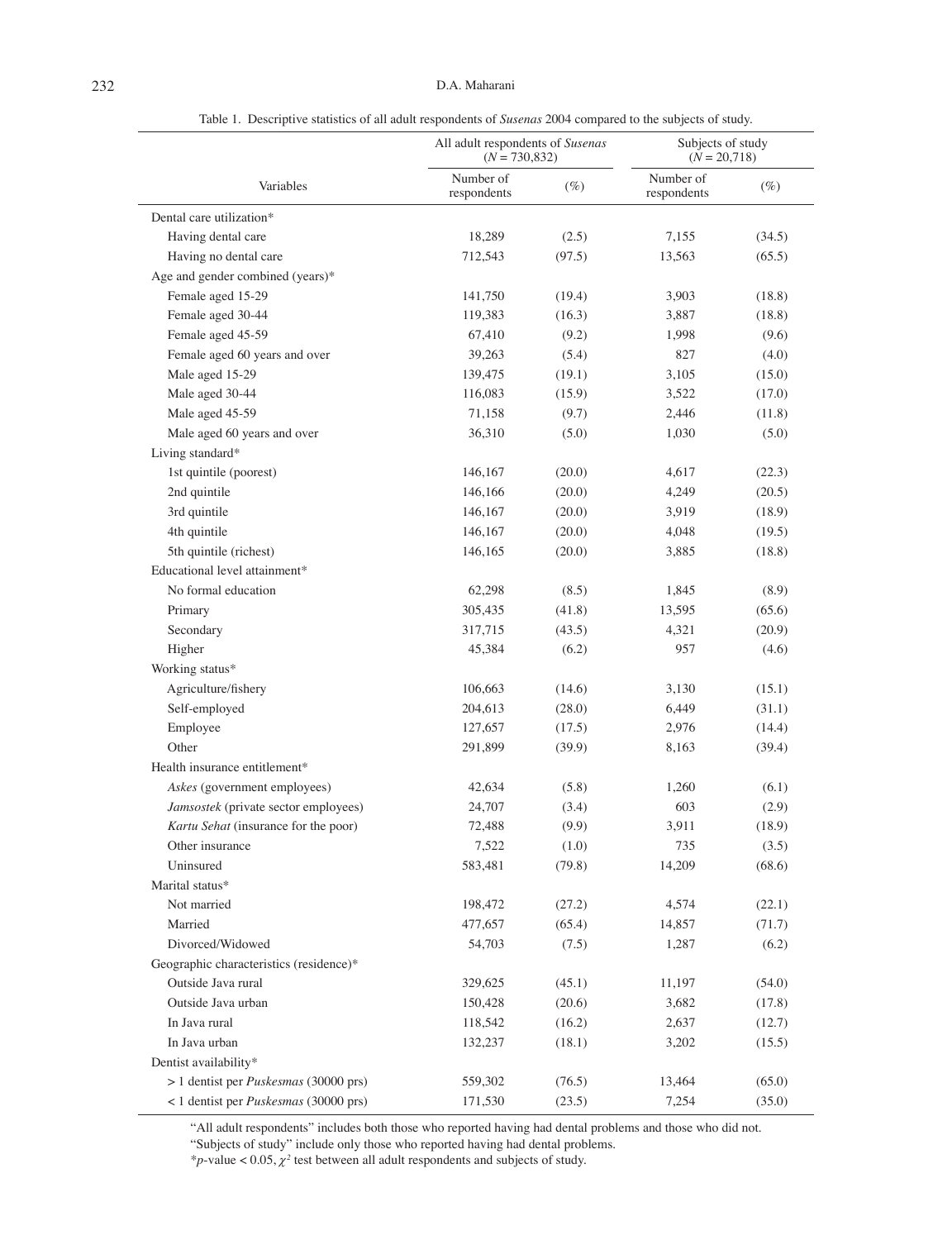| Living<br>standard<br>quintiles | No. of<br>respondents | Relative $\%$<br>respondents | Cumulative $\%$<br>respondents<br>$(x-axis)$ | No. of<br>dental care<br>utilization | Relative $%$<br>dental care<br>utilization | Cumulative $\%$<br>dental care<br>utilization $(v-axis)$ |
|---------------------------------|-----------------------|------------------------------|----------------------------------------------|--------------------------------------|--------------------------------------------|----------------------------------------------------------|
| Poorest                         | 4.617                 | 22.30%                       | 22.30%                                       | 1.429                                | $20.00\%$                                  | $20.00\%$                                                |
| 2nd                             | 4.249                 | 20.50%                       | 42.80%                                       | 1.417                                | 19.80%                                     | 39.80%                                                   |
| 3rd                             | 3.919                 | 18.90%                       | 61.70%                                       | 1,345                                | 18.80%                                     | 58.60%                                                   |
| 4th                             | 4.048                 | 19.50%                       | 81.20%                                       | 1,356                                | $19.00\%$                                  | 77.50%                                                   |
| Richest                         | 3,885                 | 18.80%                       | $100.00\%$                                   | 1.608                                | 22.50%                                     | $100.00\%$                                               |
| Total                           | 20.718                |                              |                                              | 7.155                                |                                            |                                                          |

Table 2. Distribution of dental care utilization according to living standard quintiles among adult *Susenas* respondents who perceived need for dental care in Indonesia 2004.

utilization within a one-month recall period, as reported by respondents (*y*-axis), against the cumulative percentage of the sample ranked by equivalent adult household consumption (*x-*axis), beginning with the poorest and ending with the richest (Table 2). If everyone, irrespective of his or her living standards, had exactly the same level of dental care utilization, the concentration curve would be a 45° line, running from the bottom left-hand corner to the top right-hand corner. This is known as the line of equality. The farther the concentration curve lies from the line of equality, the greater the degree of inequality in dental care across the SES groups (Wagstaff et al. 2003; Van Doorslaer and Jones 2003; O'Donnell et al. 2008). The concentration curve of the actual dental care utilization among the study sample (CC1) lay slightly below the line of equality, indicating that there was a slightly pro-rich inequality with respect to dental care utilization in Indonesia (Fig. 1). The concentration curve of actual dental care utilization among all adult *Susenas* respondents (CC2) lay slightly below CC1, and the concentration curve of need-expected dental care utilization (CC3) lay nearer to the line of equality.

In addition, we used the concentration index (*C*) to observe the significance of any inequality as well as when the concentration curves crossed or where a numerical measure of inequality in the use of dental care was required. This is defined as twice the area between the concentration curve and the line of equality. It lies in the range of –1 to +1, with a negative (positive) value when the concentration curve lies above (below) the line of equality, which represents inequality in favor of groups with lower (higher) living standards. Zero indicates that there is no inequality, such that everyone receives the same amount of dental care (Morris et al. 2005; Van Doorslaer et al. 2008). Although the concentration curve of actual dental care utilization shows only a slight difference from the line of equality, the *C* of actual dental care utilization  $(C_M)$  was statistically significant after it was analyzed with Eq. 1.  $C_M$  was 0.064, meaning that actual dental care use was significantly more concentrated among higher SES groups (Table 3). The *C* of need-expected dental care utilization  $(C_N)$  was  $-0.003$ , illustrating that overall dental care should be pro-poor, because the need for dental care as a proxy was more concentrated among the lower SES groups. This result was supported by

the concentration curves (Fig. 1). When the need for dental care was standardized (*HI*), it was even more pro-rich than the actual dental care utilization  $(C_M)$ , which means that there was significant horizontal inequity in the distribution of dental care utilization in favor of the higher SES groups, as expressed by the positive indices  $(HI = 0.066)$ . Compared to other quintiles, the highest SES quintile received more dental care (0.414) than was believed to be needed (0.339), and the situation was even more pro-rich when need was standardized (0.419).

Table 3 demonstrates the decomposition results according to the marginal effects  $(\beta_k^m)$ , the concentration index for each determinant  $(C_k)$  and the contributions of the determinants to overall *C* ( $C_M$ ). Marginal effects ( $\beta_k^{\,m}$ ) were interpreted as follows: increasing age was associated with increasing dental care utilization; female respondents tended to use dental care more than males; dental care was significantly more common among the highest SES quintile, welleducated people, those covered by health insurance, and those residing on the island of Java. In contrast, employed respondents reported significantly less utilization of dental care.  $C_k$  should be interpreted as follows: females and males of working age (30-44 years), who may be more financially independent, were more concentrated in higher SES groups than individuals of other ages (Van Doorslaer and Koolman 2004a). A socioeconomic inequality gradient can be observed where the concentration indices range from  $C_k$  =  $-0.384$  followed by 0.006, 0.415, and 0.860 for the highest quintile. The increasing values of the concentration indices in accordance with wealth were an expected result. We also noted a socioeconomic gradient in education and insurance participation. Those with a higher level of education and those insured with *Jamsostek* were concentrated in the richer quintiles. Those who lived in Java Island's rural areas were socioeconomically disadvantaged.

The main contributing factors through which inequitable distributions of dental care utilization arise were inequality in the highest quintile (0.038), followed by residence in urban Java Island (0.015) and participation in the *Askes* program (0.012). Contributions of the determinants to the overall inequality of dental care utilization should be interpreted as follows: the marginal effect  $(\beta_k^m)$  of respondents with the highest education level was significant, mea-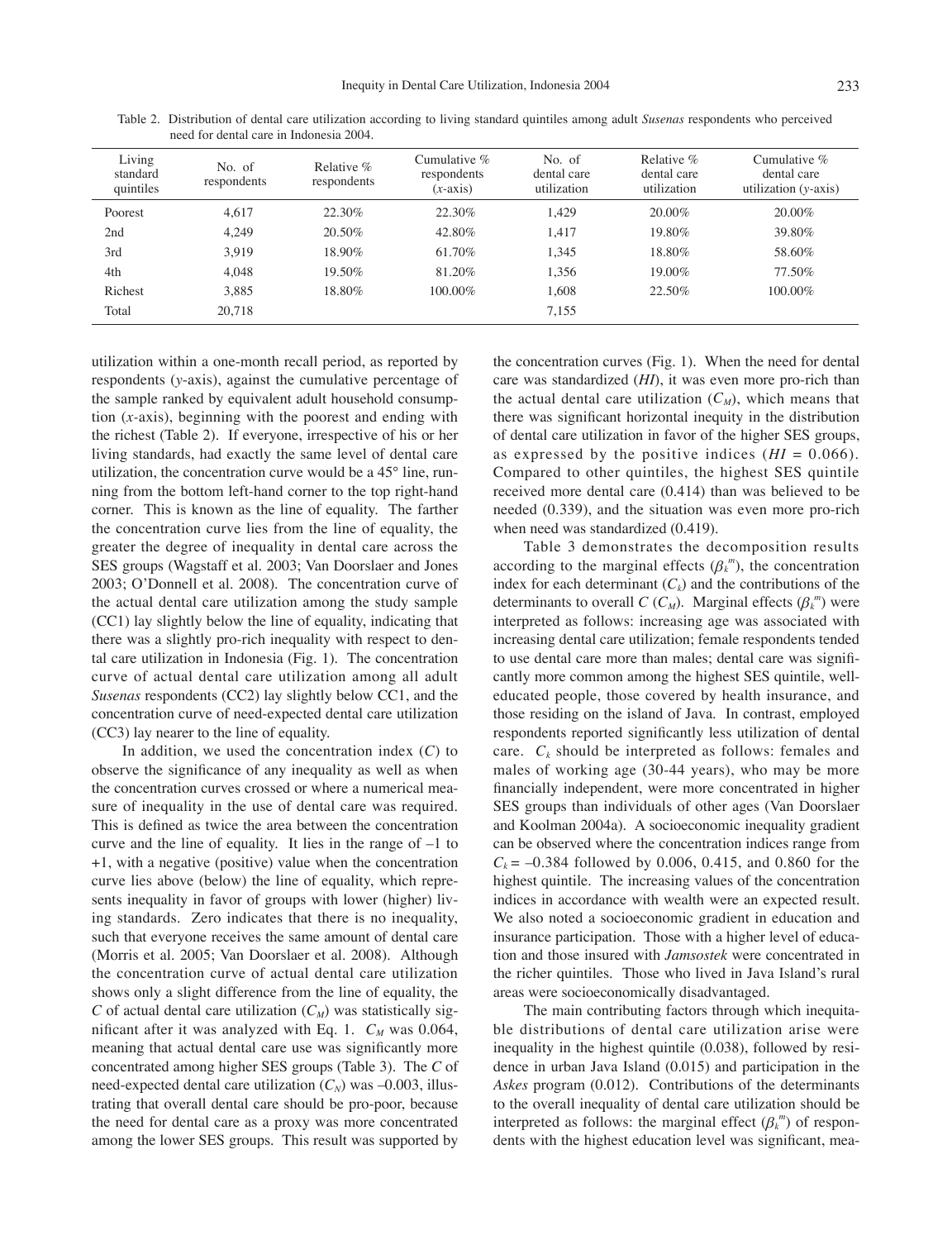

Fig. 1. Concentration Curves for dental care utilization, Indonesia 2004.

| Living standard<br>quintiles | Actual dental care<br>utilization $(y_i)$ | Need-expected dental<br>care utilization ( $\hat{v}$ .) | Need-standardized dental<br>care utilization ( $\hat{y}^{IS}$ ) |  |  |
|------------------------------|-------------------------------------------|---------------------------------------------------------|-----------------------------------------------------------------|--|--|
| Poorest                      | 0.310                                     | 0.345                                                   | 0.309                                                           |  |  |
| 2nd quintile                 | 0.334                                     | 0.346                                                   | 0.331                                                           |  |  |
| 3rd quintile                 | 0.343                                     | 0.345                                                   | 0.341                                                           |  |  |
| 4th quintile                 | 0.335                                     | 0.343                                                   | 0.336                                                           |  |  |
| Richest                      | 0.414                                     | 0.339                                                   | 0.419                                                           |  |  |
| Mean                         | 0.345                                     | 0.344                                                   | 0.345                                                           |  |  |
| $C_M/C_N/HI$                 | 0.064                                     | $-0.003$                                                | 0.066                                                           |  |  |
| Standard Error               | 0.007                                     | 0.001                                                   | 0.007                                                           |  |  |
| 95% Conf. interval           | 0.049, 0.078                              | $-0.004, -0.002$                                        | 0.052, 0.081                                                    |  |  |

Table 3. Distribution of actual, need-expected and need-standardized dental care utilization according to living standard quintiles, Indonesia 2004.

Bold values indicate statistically significant parameters at  $p$  value  $< 0.05$ .

suring 0.109 at the mean. This indicates that the probability of dental care utilization was 10.9 percentage points more for this group than among the respondents with no formal education. The value of the marginal effect (0.109) is equivalent to 0.015 of the elasticity at the mean  $(\eta_k = \beta_k^m \bar{x}_i)$  $\bar{y}_i$ ). The positive concentration index ( $C_k$  = 0.586) means that the respondents with the highest education level were disproportionately concentrated in higher SES groups, thus contributing 0.9% to the total observed dental care utilization inequality ( $\eta_k C_k = 0.009$ ). As this has the same sign as the overall  $C$  (positive  $C_M$ ), which indicated that actual dental care was concentrated among higher SES groups, it

implies that well-educated respondents were a reservoir of the wealthier individuals who reported dental care utilization. Interpretations of contributions to *C* with the opposite sign can be described as follows: respondents who were covered by *Kartu Sehat* had a relatively high probability of using dental care  $(\beta_k^m = 0.067)$ , but because they were disproportionately concentrated in lower SES groups  $(C_k =$ –0.146), their contribution of –0.5% ( $\eta_k C_k = -0.005$ ) was in a direction opposite to the overall inequality observed. In the same way, the employee groups were respondents who were concentrated in higher SES categories ( $C_k$  = 0.183). However, they had a low probability of dental care utiliza-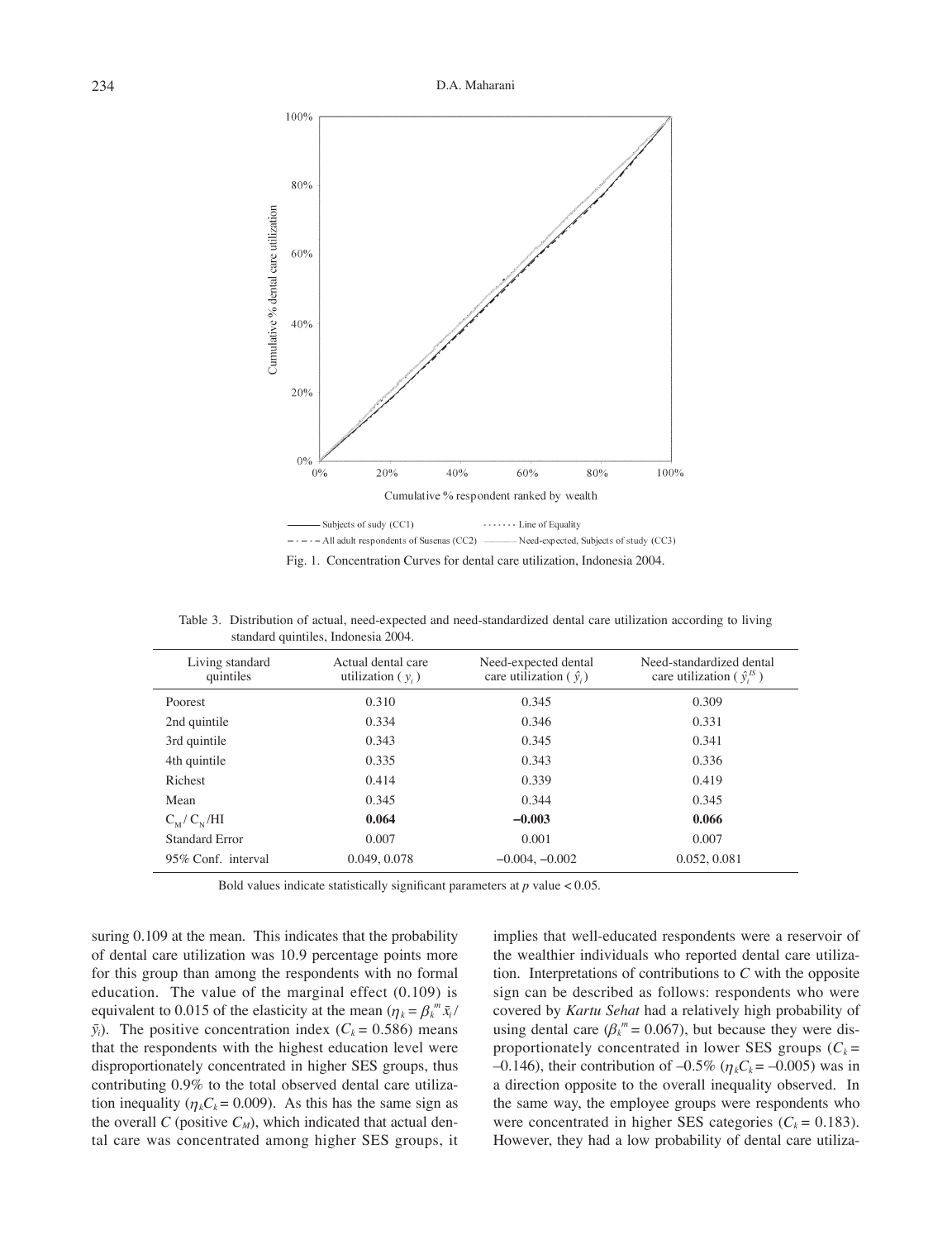tion ( $\beta_k^m$  = –0.196), causing a negative contribution ( $\eta_k C_k$  = –0.015) that tended to narrow the inequality slightly.

#### **Discussion**

The concentration curves of dental care use were unexpectedly very close to the line of equality (Fig. 1). This may have been caused by potential biases. First, the *Susenas* assessed dental care need through a measure of self-assessed dental health. This might have caused biased results if individuals across socio-economic groups differentially perceived their health and/or had different expectations regarding their health (WHO 2005). Poor people may have perceived their health status as less severe than those who were better off, mainly because they did not have the luxury of letting ill health compromise their daily work (Goddard and Smith 2001). However, some demonstrated that self-assessment indicators have been effective in capturing health variation in a population (Locker and Jokovic 1996; Heft et al. 2003; O'Donnell et al. 2007). Another potential bias may arise from the relatively short reference period for reported dental care utilization by *Susenas*, which used a one-month recall period of self-assessed dental care needs, reflecting the period when the survey was conducted. Naturally, these data do not lend themselves to annual interpretation. This assessment may have limited the validity of the outcome variable, but such a short reference period would also have reduced recall bias. The direction of these two types of biases would most likely understate the degree of inequality in dental care use among SES groups (Schneider and Hanson 2006).

This study included individuals who reported a need for dental care, with the purpose to describe the population who would most likely benefit from dental treatment, since those who experience no perceived need may not demand dental treatment. It may be more important to identify those for whom health services will produce the most health gain (Locker and Jokovic 1996). Nonetheless, a selection bias may be present due to the limitations of our database, and descriptive statistics give some insight regarding this potential bias (Table 1). For example, the higher proportion of poor individuals within our sample may have overemphasized inequality in dental care utilization, since the poor received less dental care. The higher rate of residence in areas of poor dentist availability might also have made the inequality appear larger. By contrast, a higher proportion of *Kartu Sehat* enrollees in our sample may have lessened the appearance of inequality. It is worthwhile to point out that the interaction of all of the potential biases may neutralize the results.

This study employed the concentration index for several reasons: (1) it reflects the socioeconomic dimension to inequalities in health; (2) it reflects the experiences of the entire population; (3) it is sensitive to changes in the distribution of the population across socioeconomic groups; (4) its visual representation by means of the concentration curve; (5) and the ease with which it can be decomposed (Wagstaff et al. 1991; Erreygers 2009a). Nonetheless, there is still some controversy in the literature regarding which disparity indices meet the most ideal properties (Clarke et al. 2002; Erreygers 2009a, b; Wagstaff 2009). Concern also emerged as to how changes in the prevalence of the health variable being measured may affect the disparity estimates (Scanlan 2006; Cheng et al. 2008). Furthermore, prior research has called attention to potential biases involved in standardization procedures, by which the *C* of the needexpected concentration index  $(C<sub>N</sub>)$  and the horizontal inequity index (*HI*) were computed. These authors suggest that bootstrapping methods may correct for biased estimates and underestimated standard errors in the procedures (Van Doorslaer and Koolman 2004a). To solve these methodological problems, further research is necessary.

Despite these limitations, our finding that the concentration curves lay below the line of equality supports the existence of pro-rich inequality in dental care utilization (Fig. 1). This and the other findings from this study have health policy implications for Indonesia and other developing countries. If the government aims to improve access to dental care, especially for the poor, as a part of realizing fair and just healthcare, then horizontal equity must be ensured by eliminating out-of-pocket payments for dental care. In Indonesia, this could be addressed by increasing *Kartu Sehat* enrollment. Moreover, the concentration curve and *HI* indicate that dental care utilization is more dependent upon the ability to pay than on actual need. It could be the case that the poor chose not to use dental care, because they feared that paying for dental care might limit their ability to purchase other goods and services. Affordability is typically a major reason for the underutilization of dental care among these groups (Wu 2007; O'Donnell et al. 2008). Income itself contributes to the pro-rich inequality here, suggesting that income remains a major factor in dental care utilization. In other words, unmet need was concentrated in lower SES groups in the sense of inequity. This is a significant finding, but it is not surprising in a system where high dental care costs are mostly covered by out-of-pocket payments (Petersen 2003; WHO 2005). This finding is consistent with those of other studies (Van Doorslaer 2008; Somkotra and Detsomboonrat 2008).

This study illustrated inequality by calculating the concentration index of actual dental care utilization  $(C_M)$ . However, we also calculated inequity in terms of the horizontal inequity index (*HI*), which took into account the concentration index of need-expected dental care utilization  $(C_N)$ with respect to its moral and ethical dimensions. In this study, need-expected dental care utilization  $(\hat{y}_i)$  was estimated using both need and non-need determinants  $(x_k)$ . Although  $\hat{y}_i$  was not a measurable value (e.g., prevalence of caries), previous studies have reported that  $\hat{y}_i$  may reflect actual dental care need (Van Doorslaer and Jones 2003; Morris et al. 2005).  $\hat{y}_i$  values, from the poorest to the fourth quintile, were higher than the actual dental care utilization (*yi*), meaning that the lower SES groups generally exhibited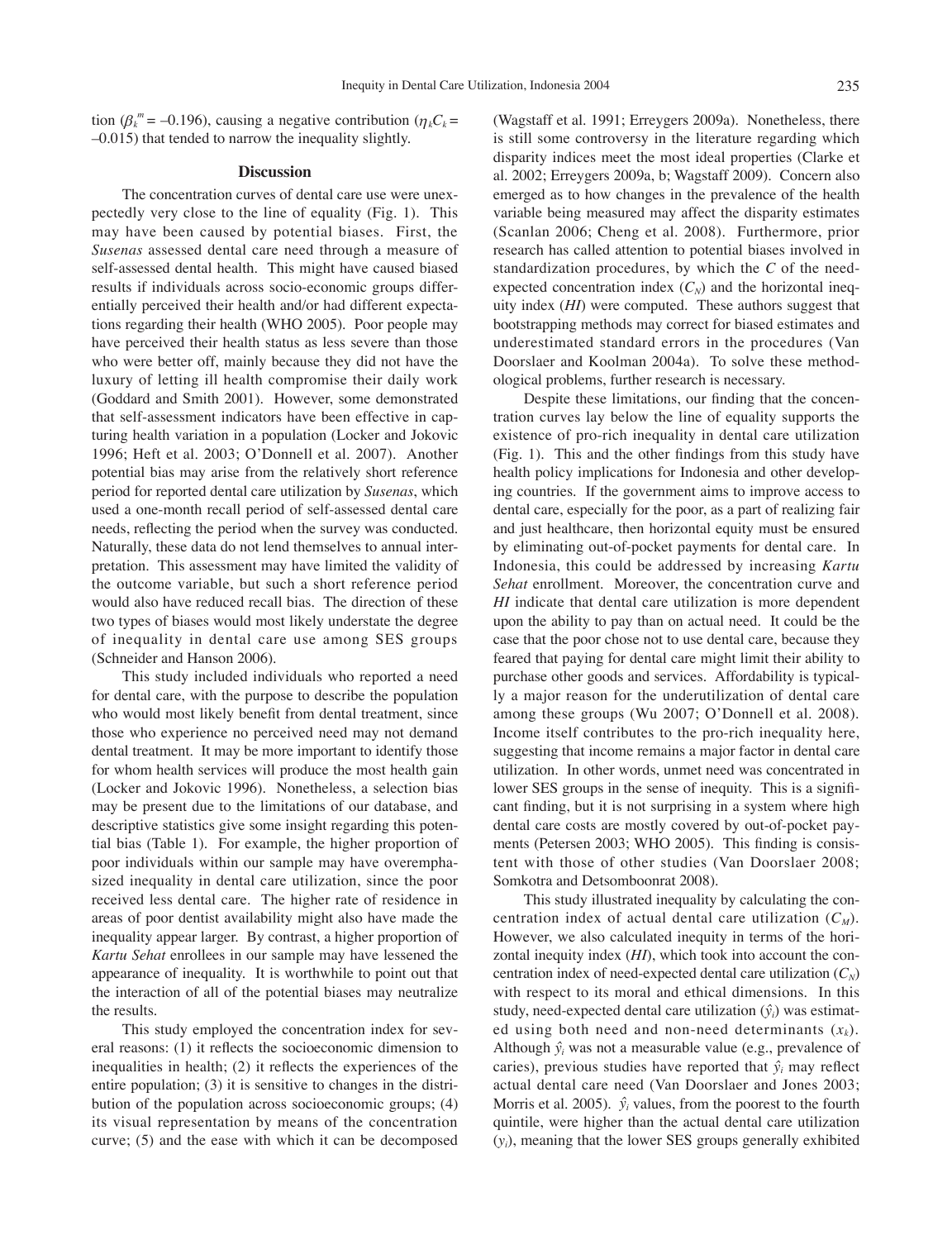poorer dental health and therefore were in greater need of dental care (Table 3). The variables used as proxies for need determinants were standardized age and gender categories, based on the correlation with SES and health (O'Donnell et al. 2007). The combination of age and gender has been reported to be a reliable proxy to dental care need (Lin and Schwarz 2001; Nguyen and Häkkinen 2004; Bryant et al. 2009). Based on *SKRT* 2004, females have a higher prevalence of dental problems than men and have a higher unmet need for dental care. Nonetheless, potential bias may occur for omitted variables in the *HI* measurement (O'Donnell et al. 2007; Bago d'Uva et al. 2009).

The decomposition method clarified the demographic, socioeconomic, and geographic sources of dental care utilization inequality (Table 4). We observed from the marginal effects that increasing age was correlated with increasing probability of dental care utilization. This tendency might be due to the biological process of aging, which causes degeneration (Petersen 2003). Based on *SKRT* 2004, females tended to use dental care more than males, which could be because women tend to be more concerned about their health and aesthetic qualities than men are, but also because the prevalence of caries in women is higher than in men. Individuals who had attained higher educational levels, who most likely belonged to the higher SES quintiles, might have been better informed about dental health options and may have chosen to undergo regular dental check-ups, resulting in higher dental care use than individuals with a lower level of education (Fisher-Owens et al. 2008). Surprisingly, employees reported lower dental care utilization, which might reflect a high opportunity cost to negotiating time off from work.

In addition, the decomposition method showed that the highest living standard, residing in urban Java, and enrollment in *Askes* were significant contributors to pro-rich inequality in dental care utilization. In contrast to the unavoidable biological attributes of age and gender, these determinants were considered unnecessary and avoidable sources of inequality in dental care utilization, which might arouse inequity, a sense of unfairness and unjustness, but could be eliminated by proper health policy. The highest living standard was naturally the most important contributing factor to the unequal distribution of dental care utilization among SES groups, since the living standard was the primary indicator of the SES in this study; such a difference is considered unjust. In other words, living standard differences by socio-economic status demonstrate inequity. The results also indicated that health insurance is a significant source of inequality. Therefore, our data suggest that being covered by health insurance reduces economic barriers to accessing dental care. This, in turn, encourages people to use dental care services (Somkotra and Detsomboonrat 2008). This result highlights that the avoidable insufficiency of health insurance coverage remains an important barrier to dental care.

As geographic characteristics were the other significant

source of inequality, attention should be focused on geographic barriers in addition to economic barriers (Fisher-Owens et al. 2008; Van Doorslaer et al. 2006). Based on data from Indonesia's *MOH*, 77.0% of dentists are women, and they tend to live in urban areas with their families. Naturally, dentists are concentrated on Java Island, and they might not be as available in rural areas and in other provinces. Indeed, based on the Indonesian Medical Council data in 2004, there were 2.9 dentists per 30,000 individuals on Java Island and only 1.6 on the other islands. Community health centers (*Puskesmas*), which are public facilities located in every sub-district, assume significant roles in improving dental health in their regions by promoting, preventing, and providing low-cost simple curative dental care (Kristiansen and Santoso 2006). Each *Puskesmas* should serve 30,000 citizens at most. Nevertheless, as there is an insufficient number of dentists with an unequal distribution, many *Puskesmas* facilities do not provide dental services, resulting in a high number of untreated dental caries (Thabrany 2006). As one of the important issues highlighted in this article is the avoidable insufficiency and unevenness of the dentists' distribution, one possible solution could be to constantly deploy recently graduated dentists to remote districts as mandatory service, and thus ensure dentist availability at most *Puskesmas* (Kristiansen and Santoso 2006). Moreover, it is important that dental health resource distribution is based on the need for dental care to help reduce inequity in dental care. To help meet the need for dental health professionals, the government should help dental schools increase the supply of qualified dentists. The estimated number of dental health professionals should reflect both the actual demand and the desired population ratios (Thabrany 2006).

Although self-reported dental problems experienced in the month preceding the survey might not adequately estimate the real need for dental care, the nationally representative survey data is invaluable. It was used in this study to obtain the large sample size, which could not be available if dental professionals examined each individual. In a time of limited resources, as is currently the case in Indonesia, the use of subjective indicators as screening instruments provided by the *Susenas* data provides a rapid and inexpensive way to annually evaluate dental care in Indonesia. However, skepticism might arise regarding the near-perfect concentration curve for dental care utilization in Indonesia, meaning that various socio-economic groups have almost the same access to treatment by professional dentists. Geographic and economic barriers to dental treatment that result in a high percentage of untreated dental problems were previously reported in Indonesia. Morgan et al. (1992) indicated a widespread need for dental care in children, but dental treatment was not commonly available, especially in the rural areas of Indonesia. Recently, Sudiono (2008) reported a low demand for professional dental care among the elderly with poor dental health because of a lack of financial resources. Thereby, despite the advantages of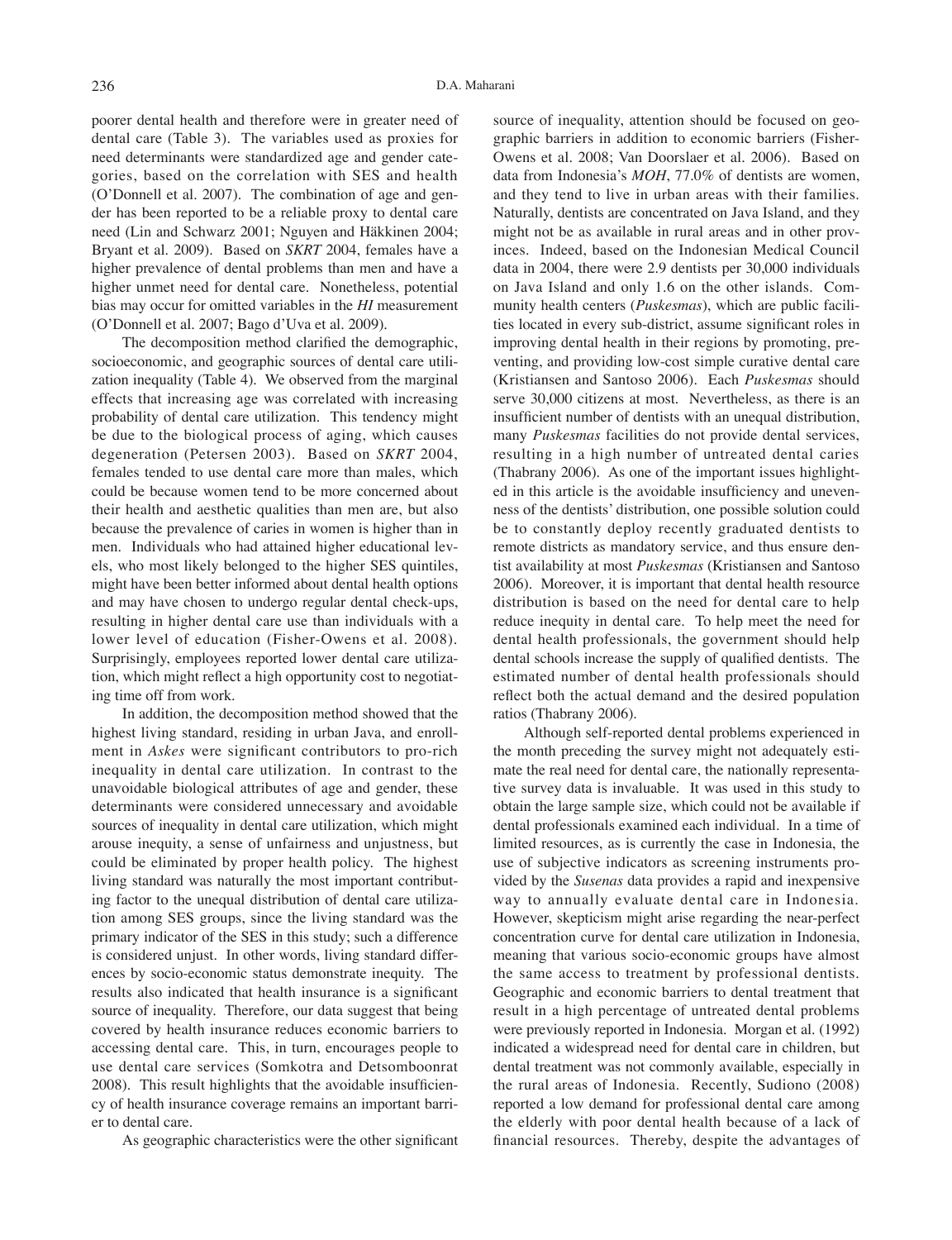Table 4. Decomposition of inequality in dental care utilization within subjects of study, Indonesia 2004.

| Need and non-need determinants $(x_i)$                      | Marginal effects<br>$(\beta_k^m)$ | 95% CI         | Mean<br>$(\bar{x}_k)$ | Elasticity<br>$(\eta_k)$ | $\boldsymbol{C}_k$ | Contributions to $C$<br>$(\eta_k C_k)$ |
|-------------------------------------------------------------|-----------------------------------|----------------|-----------------------|--------------------------|--------------------|----------------------------------------|
| Actual dental care use $(\bar{y}_i = 0.345 \& C_M = 0.064)$ |                                   |                |                       |                          |                    |                                        |
| Age and gender combined (years)                             |                                   |                |                       |                          |                    |                                        |
| Female aged 30-44                                           | 0.195                             | $-0.01, 0.05$  | 0.187                 | 0.106                    | 0.036              | 0.004                                  |
| Female aged 45-59                                           | 0.462                             | 0.01, 0.09     | 0.096                 | 0.129                    | $-0.025$           | $-0.003$                               |
| Female aged 60 years and over                               | 0.472                             | $-0.01, 0.10$  | 0.040                 | 0.055                    | $-0.002$           | $-0.000$                               |
| Male aged 15-29                                             | $-0.022$                          | $-0.06, -0.01$ | 0.150                 | $-0.010$                 | $-0.059$           | 0.001                                  |
| Male aged 30-44                                             | $-0.038$                          | $-0.07, -0.01$ | 0.170                 | $-0.019$                 | 0.050              | $-0.001$                               |
| Male aged 45-59                                             | 0.050                             | 0.01, 0.09     | 0.118                 | 0.017                    | $-0.018$           | $-0.000$                               |
| Male aged 60 years and over                                 | 0.090                             | 0.04, 0.14     | 0.050                 | 0.013                    | $-0.016$           | $-0.000$                               |
| Living standard                                             |                                   |                |                       |                          |                    |                                        |
| 2nd quintile                                                | 0.008                             | $-0.02, 0.04$  | 0.205                 | 0.005                    | $-0.384$           | $-0.002$                               |
| 3rd quintile                                                | 0.138                             | $-0.02, 0.04$  | 0.189                 | 0.076                    | 0.006              | 0.000                                  |
| 4th quintile                                                | 0.026                             | $-0.01, 0.06$  | 0.195                 | 0.014                    | 0.415              | 0.006                                  |
| 5th quintile (richest)                                      | 0.082                             | 0.05, 0.11     | 0.187                 | 0.045                    | 0.860              | 0.038                                  |
| Educational level attainment                                |                                   |                |                       |                          |                    |                                        |
| Primary                                                     | 0.213                             | $-0.01, 0.05$  | 0.656                 | 0.404                    | $-0.059$           | $-0.024$                               |
| Secondary                                                   | 0.024                             | $-0.02, 0.06$  | 0.209                 | 0.014                    | 0.174              | 0.002                                  |
| Higher                                                      | 0.109                             | 0.05, 0.17     | 0.046                 | 0.015                    | 0.586              | 0.009                                  |
| Working status                                              |                                   |                |                       |                          |                    |                                        |
| Agriculture/fishery                                         | $-0.003$                          | $-0.03, 0.03$  | 0.151                 | $-0.001$                 | $-0.182$           | 0.000                                  |
| Self-employed                                               | 0.011                             | $-0.02, 0.04$  | 0.311                 | 0.010                    | $-0.009$           | $-0.000$                               |
| Employee                                                    | $-0.196$                          | $-0.05, 0.01$  | 0.144                 | $-0.082$                 | 0.183              | $-0.015$                               |
| Health insurance entitlement                                |                                   |                |                       |                          |                    |                                        |
| Askes<br>(government employee insurance)                    | 0.179                             | 0.14, 0.22     | 0.061                 | 0.032                    | 0.377              | 0.012                                  |
| Jamsostek<br>(private sector employee insurance)            | 0.090                             | 0.04, 0.15     | 0.029                 | 0.008                    | 0.672              | 0.005                                  |
| Kartu Sehat<br>(insurance for the poor)                     | 0.067                             | 0.04, 0.09     | 0.189                 | 0.037                    | $-0.146$           | $-0.005$                               |
| Other insurance                                             | 0.224                             | 0.17, 0.28     | 0.035                 | 0.023                    | $-0.167$           | $-0.004$                               |
| Marital status                                              |                                   |                |                       |                          |                    |                                        |
| Married                                                     | 0.014                             | $-0.02, 0.04$  | 0.717                 | 0.029                    | 0.020              | 0.001                                  |
| Divorced/Widowed                                            | 0.025                             | $-0.03, 0.08$  | 0.062                 | 0.004                    | 0.045              | 0.000                                  |
| Geographic characteristics (residence)                      |                                   |                |                       |                          |                    |                                        |
| Outside Java urban                                          | 0.004                             | $-0.02, 0.03$  | 0.178                 | 0.002                    | 0.165              | 0.000                                  |
| In Java rural                                               | 0.050                             | 0.02, 0.08     | 0.127                 | 0.018                    | $-0.314$           | $-0.006$                               |
| In Java urban                                               | 0.082                             | 0.06, 0.11     | 0.154                 | 0.037                    | 0.423              | 0.015                                  |
| Dentist availability                                        |                                   |                |                       |                          |                    |                                        |
| >1 dentist per <i>Puskesmas</i> (30000prs)                  | $-0.058$                          | $-0.08, -0.04$ | 0.650                 | $-0.109$                 | 0.115              | $-0.013$                               |
| Total explained contributions $(\Sigma_k \eta_k C_k)$       |                                   |                |                       |                          |                    | 0.021                                  |
| Residual (unexplained) $GC\varepsilon / \bar{y}_i$          |                                   |                |                       |                          |                    | 0.042                                  |

Reference categories (Age and gender combined = female aged 15-29 years, Living standard = poorest, Educational level attainment = no formal education, Working status = other, Health insurance entitlement = uninsured, Marital status = not married, Residence = outside Java rural, dentist availability = <1 dentist per *Puskesmas*); bold values indicate statistically significant parameters at  $p < 0.05$ ;  $CI =$  Confidence interval.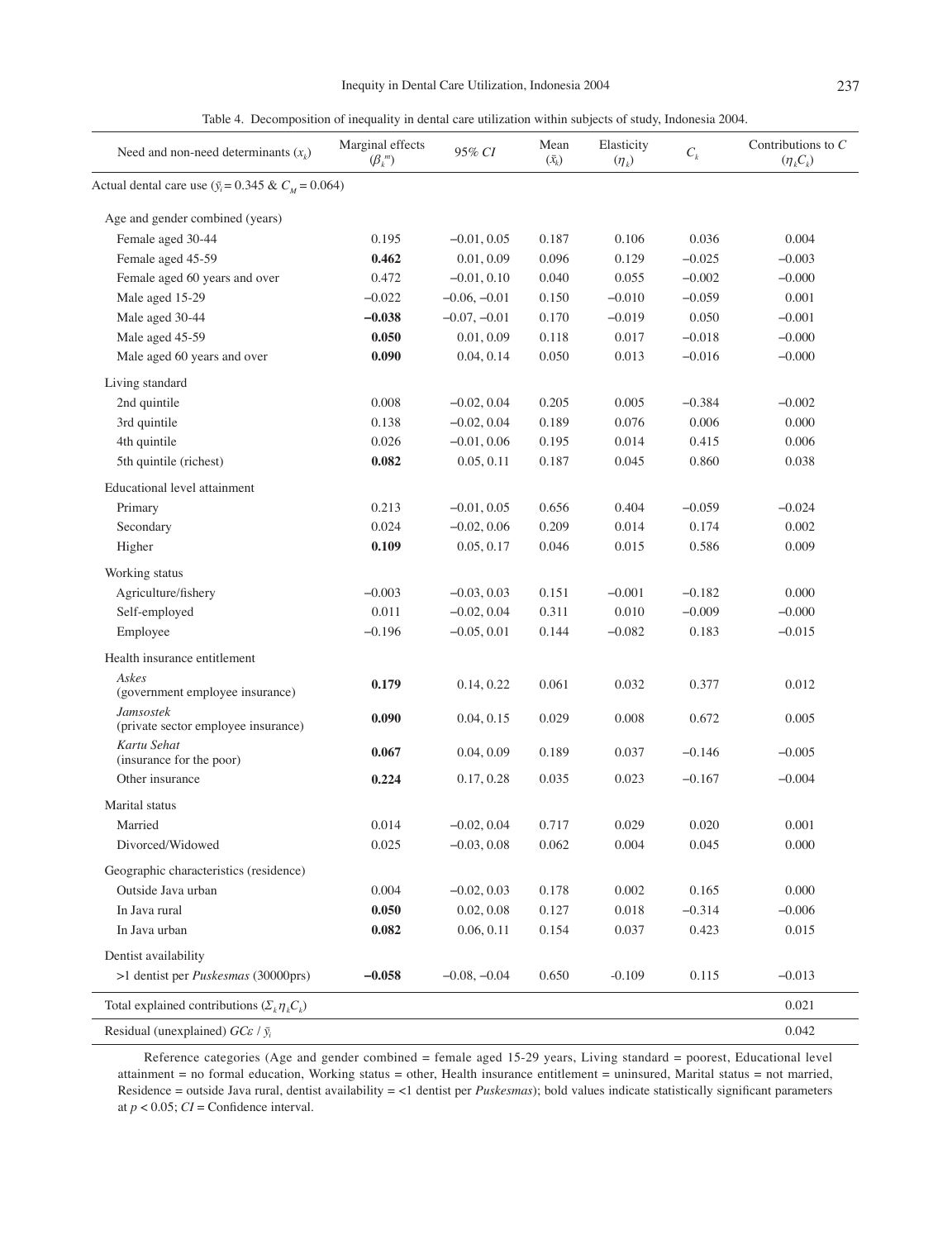using a large-scale secondary data set, caution with an eye toward the potential biases described above is warranted. Further research is encouraged to analyze both secondary and primary observations data.

#### **Conclusions**

This study analyzed dental care utilization among Indonesian people with a perceived need for dental care. The results may have limited generalizability to Indonesia's dental care utilization overall. The concentration curve indicated a slight inequality in dental care utilization, skewed toward the wealthier respondents. The concentration index showed significantly higher dental care utilization among higher SES groups. The horizontal inequity index illustrated higher unmet needs for dental care among lower SES groups, and the decomposition revealed that higher SES, urban Java Island residency, and insurance coverage contributed significantly to inequality in dental care utilization. The higher unmet needs for dental care in lower SES populations reflect the nature of an unfair and unjust health system in Indonesia. The differences in dental care utilization between lower and higher SES groups are unnecessary and avoidable if targeted policies are successfully introduced. To eliminate such unfairness in the system, expanding health insurance coverage to include basic dental care would reduce Indonesian citizens' economic barriers to dental care. In addition, a regionally equal distribution of dentists would reduce the geographic barriers to dental care. However, because of the lack of information about how dental care inequities have changed over time, we were unable to dynamically assess the effects of government policies in this study, particularly whether these policies were leading toward or away from greater social justice. Finally, the statistical analyses in this study did reveal that equity in dental care utilization in Indonesia had not been achieved as of 2004.

### **Acknowledgments**

We would like to thank Prof. Koichi Kawabuchi, Isao Igarashi, DDS, Dr. Mardiati Nadjib, MSc, DDS, and the anonymous reviewers for providing us with helpful comments on the drafts of this manuscript.

#### **References**

- Bago d'Uva, T., Jones, A.M. & Van Doorslaer, E. (2009) Measurement of horizontal inequity in health care utilization using European panel data. *J. Health Econ.*, **28**, 280-289.
- BPS (Statistics-Indonesia). (2002) National Socio-Economic Survey (Susenas) Work Manual Head of Provincial and Regency/ Municipality Statistics Office, BPS, Jakarta, Indonesia.
- Braveman, P. (2006) Health disparities and health equity concepts and measurement. *Annu. Rev. Public Health*, **27**, 167-194.
- Bryant, T., Leaver, C. & Dunn, J. (2009) Unmet healthcare need, gender, and health inequalities in Canada. *Health Policy*. **91**, 24-32.
- Cheng, N.F., Han, P.Z. & Gansky, S.A. (2008) Methods and software for estimating health disparities: the case of children's oral health. *Am. J. Epidemiol*., **168**, 906-914.
- Clarke, P.M., Gerdtham, U.G., Johannesson, M., Bingefors, K. &

Smith, L. (2002) On the measurement of relative and absolute income-related health inequality. *Soc. Sci. Med.*, **55**, 1923- 1928.

- Deaton, A. (1997) The Analysis of Household Survey. A Microeconometric Approach to Development Policy, 1st ed., The Johns Hopkins University Press, Baltimore, MD.
- Erreygers, G. (2009a) Correcting the concentration index. *J. Health Econ.*, **28**, 504-515.
- Erreygers, G. (2009b) Correcting the concentration index: a reply to Wagstaff. *J. Health Econ.*, **28**, 521-524.
- Fisher-Owens, S.A., Barker, J.C., Adams, S., Chung, L.H., Gansky, S.A., Hyde, S. & Weintraub, J.A. (2008) Giving policy some teeth: routes to reducing disparities in oral health. *Health Aff.*, **27**, 404-412.
- Goddard, M. & Smith, P. (2001) Equity of access to healthcare services: Theory and evidence from the UK. *Soc. Sci. Med.*, **53**, 1149-1162.
- Heft, M.W., Gilbert, G.H., Shelton, B.J. & Duncan, R.P. (2003) Relationship of dental status, socio demographic status, and oral symptoms to perceived need for dental care. *Community Dent. Oral Epidemiol.*, **31**, 351-360.
- Hidayat, B., Thabrany, H., Dong, H. & Sauerborn, R. (2004) The effects of mandatory health insurance on equity in access to outpatient care in Indonesia. *Health Policy Plan.*, **19**, 322-335.
- Kawachi, I., Subramanian, S.V. & Almeida-Filho, N. (2002) A glossary for health inequalities. *J. Epidemiol. Community Health*, **56**, 647-652.
- Kristiansen, S. & Santoso, P. (2006) Surviving decentralization? Impacts of regional autonomy on health service provision in Indonesia. *Health Policy*, **77**, 247-259.
- Lin, H.C. & Schwarz, E. (2001) Oral health and dental care in modern-day China. *Community Dent. Oral Epidemiol.*, **29**, 319-328.
- Locker, D. & Jokovic, A. (1996) Using subjective oral health status indicators to screen for dental care needs in older adults. *Community Dent. Oral Epidemiol.*, **24**, 398-402.
- Lu, J.R., Leung, G.M., Kwon, S., Tin, K.Y.K., Van Doorslaer, E. & O'Donnell, O. (2007) Horizontal equity in healthcare utilization evidence from three high-income Asian economies. *Soc. Sci. Med.*, **64**, 199-212.
- Morgan, M.V., Wright, F.A., Matram, Z.N., Sundoro, E. & Chester, R.K. (1992) The oral health status and health behavior of 12 and 15 year-old adolescents in Jakarta, Indonesia. *Community Dent. Health*, **9**, 171-179.
- Morris, S., Sutton, M. & Gravelle, H. (2005) Inequity and inequality in the use of healthcare in England: an empirical investigation. *Soc. Sci. Med.*, **60**, 1251-1266.
- Nguyen, L. & Häkkinen, U. (2004) Income-related inequality in the use of dental services in Finland. *Appl. Health Econ. Health Policy*, **3**, 251-262.
- O'Donnell, O., Van Doorslaer, E., Rannan-Eliya, R.P., Somanathan, A., Adhikari, S.R., Akkazieva, B., Harbianto, D., Garg, C.C., Hanvoravongchai, P., Herrin, A.N., Huq, M.N., Ibragimova, S., Karan, A., Kwon, S., Leung, G.M., Lu, J.R., Ohkusa, Y., Pande, B.R., Racelis, R., Tin, K., Tisayaticom, K., Trisnantoro, L., Wan, Q., Yang, B. & Zhao, Y. (2008) Who pays for healthcare in Asia? *J. Health Econ.*, **27**, 460-475.
- O'Donnell, O., Van Doorslaer, E., Wagstaff, A. & Lindelow, M. (2007) Analyzing Health Equity Using Household Survey Data: A Guide To Techniques And Their Implementation, World Bank Institute Learning Resources Series, Washington D.C.
- Ohkusa, Y. & Honda, C. (2003) Horizontal inequity in healthcare utilization in Japan. *Health Care Manag. Sci.*, **6**, 189-196.
- Petersen, P.E. (2003) The World Oral Health Report 2003: continuous improvement of oral health in the  $21<sup>st</sup>$  century – the approach of the WHO global oral health programme. *Community Dent. Oral Epidemiol.*, **31**, 3-23.
- Scanlan, J.P. (2006) Can we actually measure health disparities?